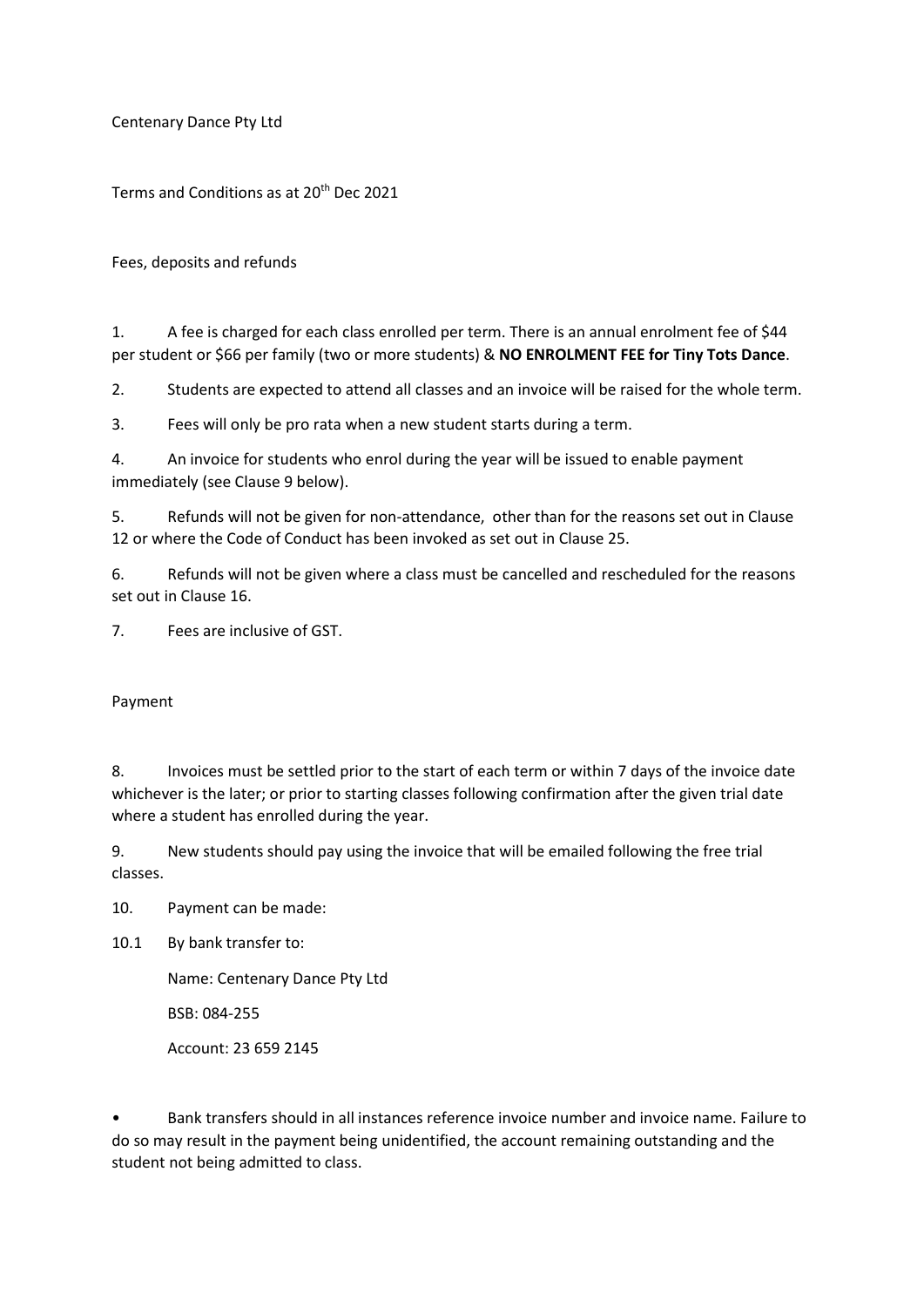10.2 By direct debit from bank account, credit or debit card.

10.3 By telephone 0480 123 147 or 07 3310 4779 for credit or debit card transactions.

10.4 By post to Accounts, Centenary Dance Academy, PO Box 476 Sherwood 4075.

10.5 In person to the Office 45 Jijaws Street Sumner Park (at the Performing Arts Centre) for credit or debit card, cheque or cash transactions during reception hours (Various).

11. The Academy will not accept any liability for cash or cheques left at Reception, given to teachers or any other persons not authorised to receive money. All payments must be made in accordance with Clause 10 above.

Late Payment

12. The payer will receive both verbal and written notice if payment has not been received in accordance with these terms and conditions.

All discounts will be reversed if accounts are not paid by the due date.

13. The Academy reserves the right to charge a late payment fee of 10% of the invoice amount if an invoice remains unpaid after the first week of a new term unless a direct debit arrangement is in place. \*Additional monthly late fee may apply if account remains in arrears after first late fee is issued.

Register, attendance and absence

14. A register for each class is maintained by the teacher and records student attendance for the purposes of health and safety and security.

15. If a student is absent from class for five or more consecutive weeks, a refund of 90% of the fees paid for those classes not attended will be given on the evidence of a medical certificate. The medical certificate must be provided within one month of the absence otherwise no refund will be given.

16. If a class is cancelled due to the sickness of the teacher, a health epidemic or any other seen or unforeseen event, the Academy will endeavour to reschedule the class. This may be on a different day or a different time or both from when the class was originally scheduled and might involve an extension to the term time dates. We do not guarantee a suitable alternative to the student's schedule. No refunds will be given in this case.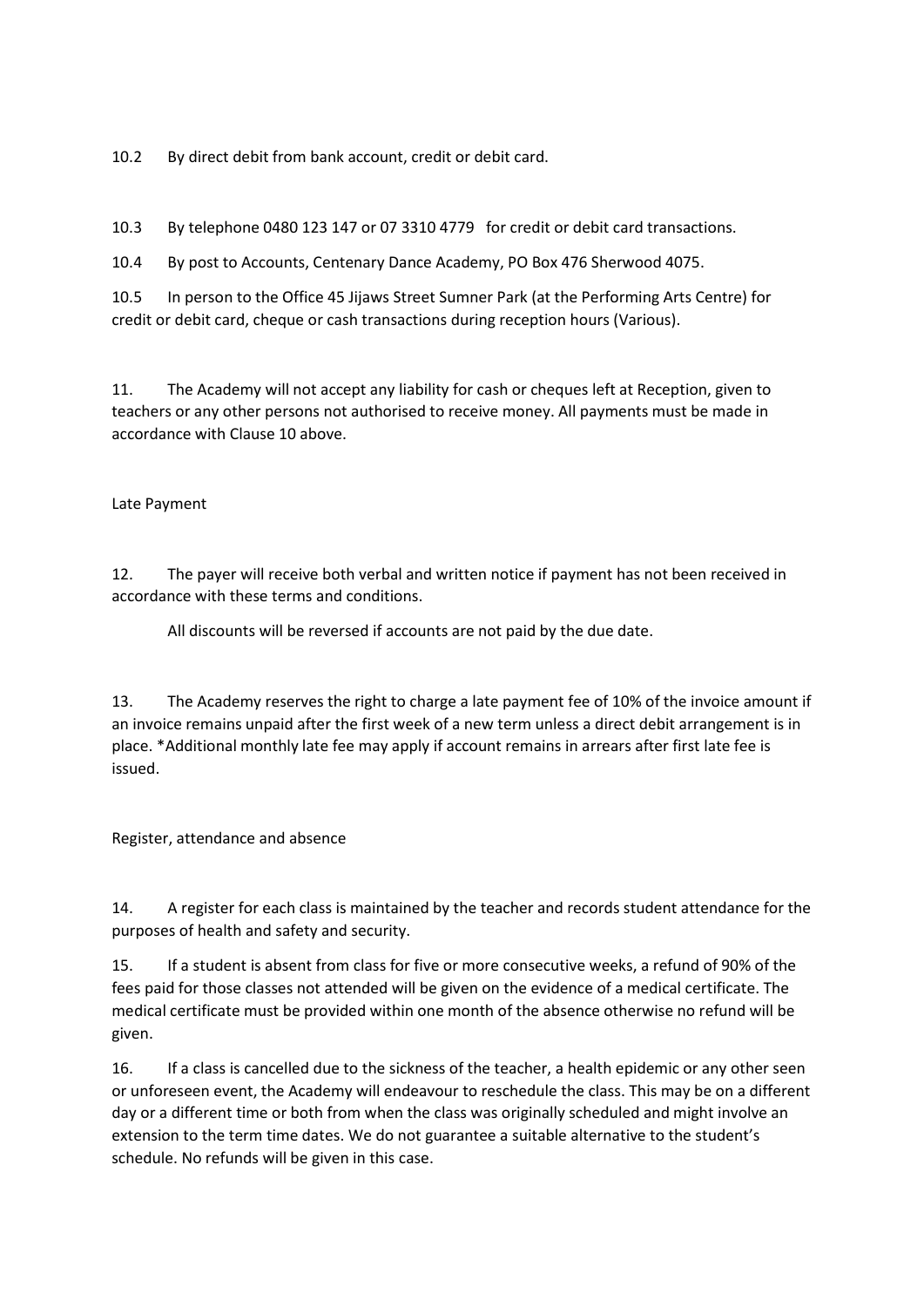Right to attend, change classes, withdrawal and termination of attendance

17. If an invoice has not been paid at the start of term or upon enrolment in accordance with Clause 10, the student will not be admitted to any classes or performances until the invoice has been paid in full, or a direct debit arrangement has been entered into and students class place may be forfeited.

18. The Academy reserves the right at any time during the term to ask students to leave a class if any fees remain outstanding.

19. Students are required to give written notice of 2 weeks prior to the commencement of the next term if they wish to withdraw from classes.

20. If a student wishes to change class or to start an additional class, the parent/guardian must give their consent in writing to the Academy Administrator so that they can be invoiced for the additional or new class.

**Discounts** 

21. For a single dancer in the family a discount will apply of 15%\* for those students enrolled in three or more classes. 15%\* discount will apply to families with two or more students, for those students enrolled in two or more. No discount is applied where an individual student is enrolled in only one class. (No further discounts or invoice adjustments can be used with this offer).

\*Majestic Aerial, Masterclasses, Private lessons and Casual passes are excluded from this offer.

\*Family discounts will be applied to invoice manually-See Academy Administrator

# Any special discount offers will be applied to invoice manually-See Academy Administrator

22. The discount will be reversed if payment is not received in accordance with Clause 10.

Waiver – Physical contact & Media release

23. Physical contact may be necessary by members of the teaching faculty. If you have any concerns regarding this matter please contact the Academy Administrator.

24. By enrolment being accepted you are acknowledging that photographs and video footage may be taken of students and used in the local media, advertising, on the CDA website, CDA Facebook page, other CDA social media or for other studio purposes. All such images are reviewed by the Director of the Academy and must comply with our Policies. If you wish to withdraw the media permission please contact the Academy Administration so our records can be adjusted.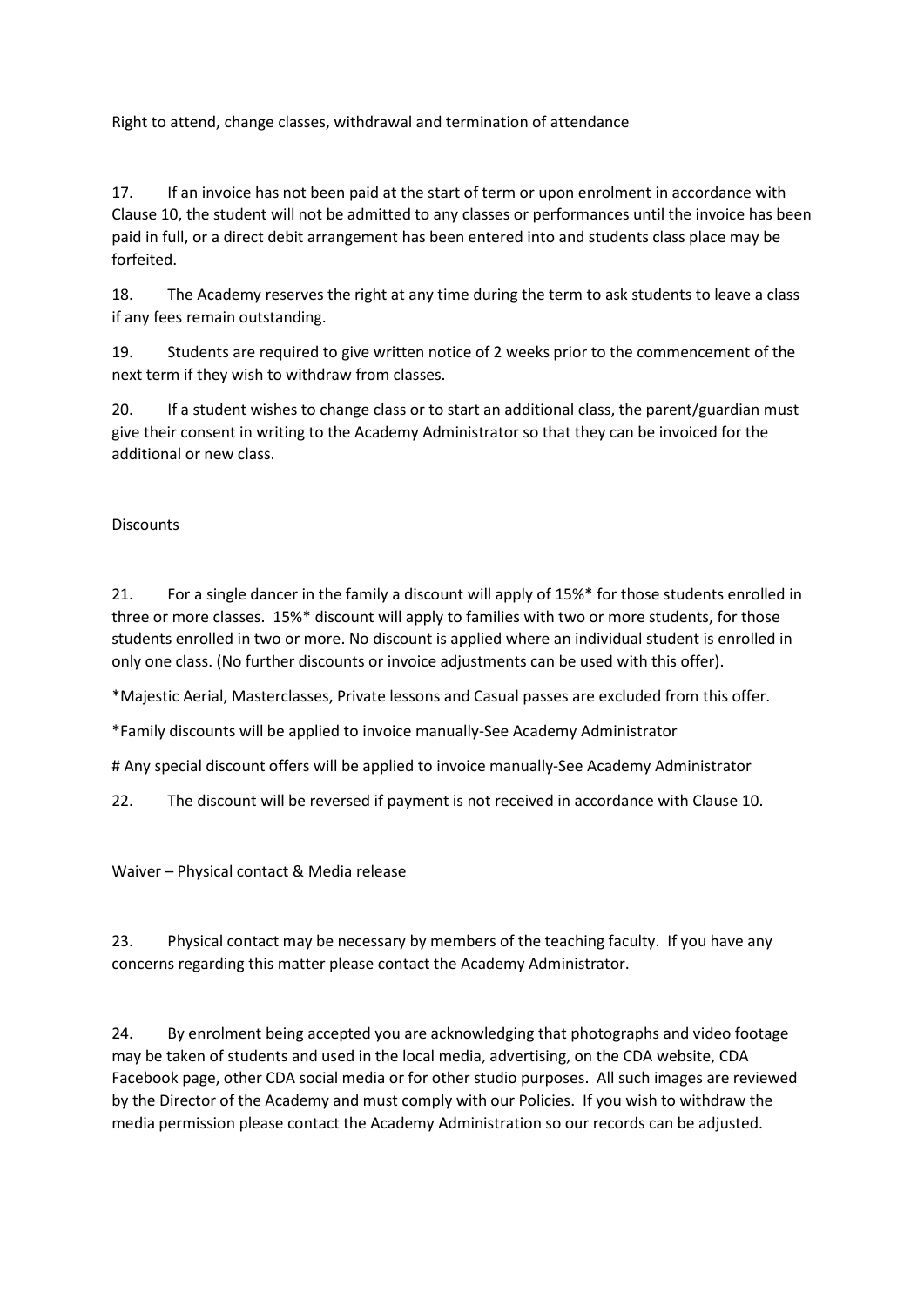## Code of Conduct

25. A Code of Conduct will be issued to students and parents/guardians. Failure to observe the Code of Conduct may result in students being asked to leave. The Academy reserves the right to refuse any student prior to or after enrolment. No refund will be given if the Code of Conduct has been invoked.

## Content

26. The Academy reserves the right to alter the advertised programme and faculty without prior notice. The information in this and any other printed or electronic brochure/notice was correct at the time of printing or publication on-line.

## Data Protection

27. The Centenary Dance Academy provides dance training, dance notation, dance teacher education and dance assessment services to a range of customers. It holds contact details to enable it to provide customers and members with information on membership, programmes of study and courses, conferences, events and activities, and related products and resources that might be of interest. In providing us with your contact details you give us permission to contact you in relation to the business of the Academy, and we will not disclose your information to any third parties except where legally required to do so. If you do not wish to receive any information about or from the Centenary Dance Academy please contact the Administration at the Academy so the records need be adjusted. Please note that you will continue to receive newsletters and e-mails containing important information directly linked to the Centenary Dance Academy.

28. The Centenary Dance Academy will not disclose your information to third parties outside the Academy Group except where the law allows or requires, or where you have given your permission to do so. We may, from time to time, contact you individually about other carefully selected third party services which we think may be of interest to you (eg shoe providers). If you do not wish to receive information from the Centenary Dance Academy please contact the Administration at the Academy so the records need be adjusted.

Changes to the Terms and Conditions

29. The Academy reserves the right to change these terms and conditions at any time providing one month's notice is given to students, and/or their parents/guardians.